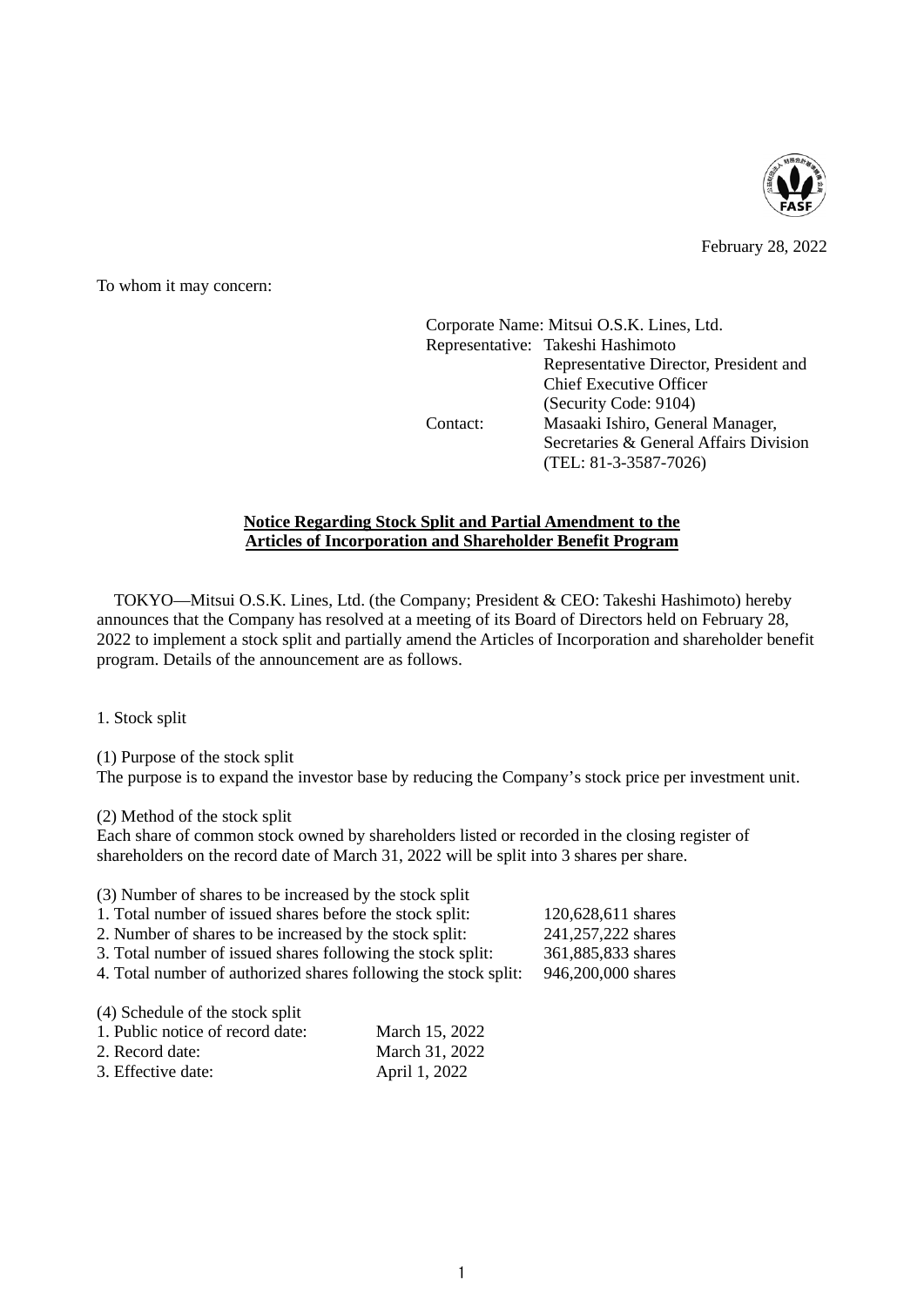2. Partial amendment to the Articles of Incorporation in connection with the stock split

## (1) Reason for the amendment

In connection with the stock split, an associated part of the Articles of Incorporation will be amended effective April 1, 2022 in accordance with Article 184, Paragraph 2 of the Companies Act.

(2) Details of the amendment

The details of the amendment are as follows:

| Following the amendment                            | Before the amendment                                    |
|----------------------------------------------------|---------------------------------------------------------|
| Article 6.                                         | Article 6.                                              |
| The total number of issuable shares by the Company | The total number of issuable shares by the Company      |
| shall be nine hundred forty-six million and two    | shall be three hundred fifteen million and four hundred |
| hundred thousand $(946, 200, 000)$ .               | thousand (315, 400,000).                                |

(3) Schedule of the amendment

| 1. Date of Resolution of Board of Directors: | February 28, 2022 |
|----------------------------------------------|-------------------|
| 2. Effective date:                           | April 1, 2022     |

3. Partial amendment to shareholder benefit program

(1) Reason for the amendment

The Company offers a shareholder benefit program for shareholders who are listed in the shareholder registry as of March 31 and September 30 of each year and own one trading unit (100 shares) or more of the Company shares. Due to the stock split, the criteria of shareholders subject to the shareholder benefit program will be amended.

(2) Details of the amendment

< Before the amendment>

| Number of shares             | Contents of shareholder benefit<br>(Discount coupons for passenger ship "Nippon Maru" cruise ticket) |
|------------------------------|------------------------------------------------------------------------------------------------------|
| 100 shares $\sim$ 499 shares | 2 coupons                                                                                            |
| 500 shares $\sim$ 999 shares | 4 coupons                                                                                            |
| More than 1,000 shares       | 6 coupons                                                                                            |

<Following the amendment>

| Number of shares                 | Contents of shareholder benefit<br>(Discount coupons for passenger ship "Nippon Maru" cruise ticket) |
|----------------------------------|------------------------------------------------------------------------------------------------------|
| 100 shares $\sim$ 1,499 shares   | 2 coupons                                                                                            |
| 1,500 shares $\sim$ 2,999 shares | 4 coupons                                                                                            |
| More than 3,000 shares           | 6 coupons                                                                                            |